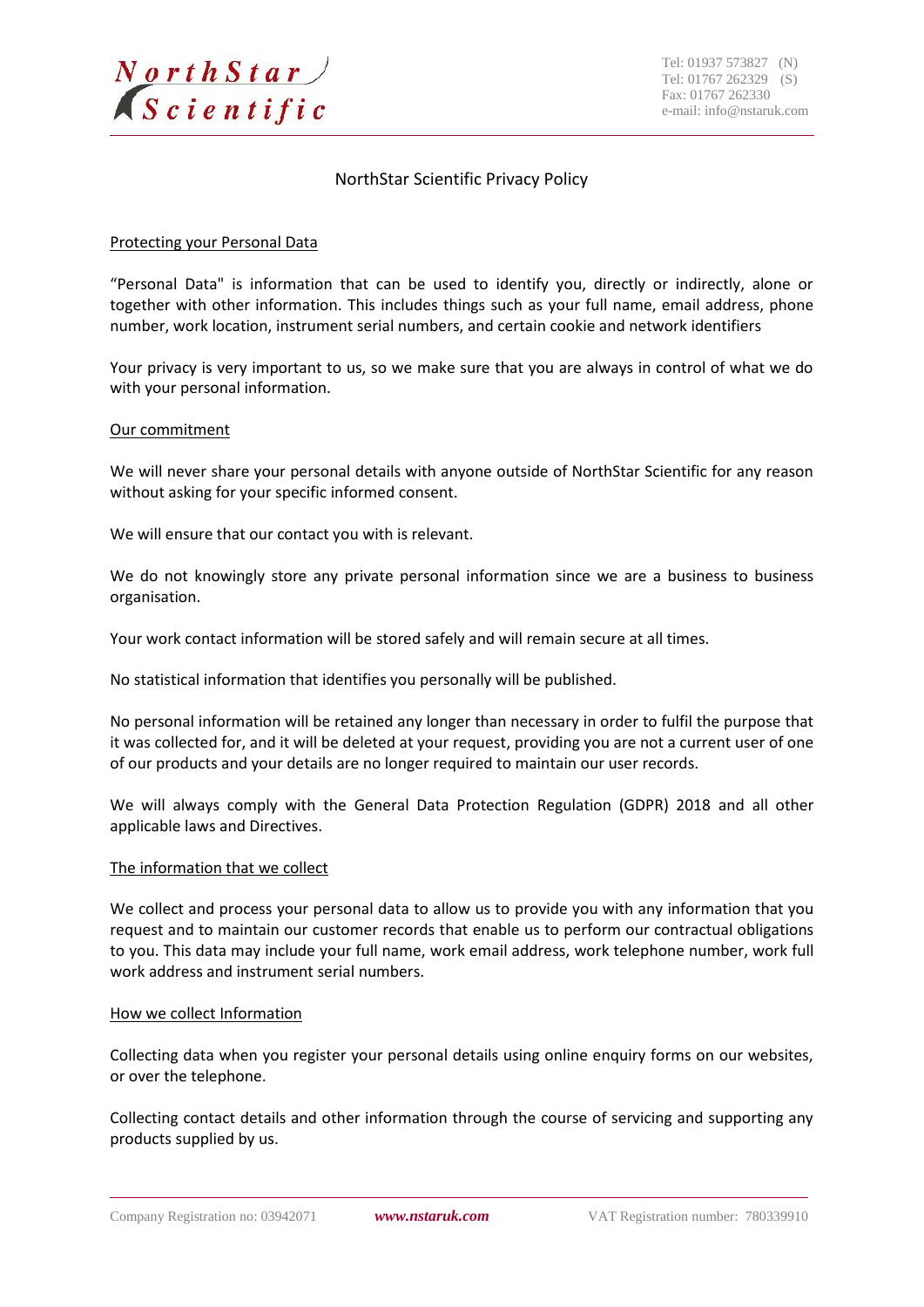

We may record data through by automatically tracking the home server domain names, IP addresses, type of visitor computer, type of web browser of visitors to our websites and specific information on the pages accessed, although at this point in time we do not carry out these activities and currently have no intention of doing so.

### Using your information

We will only collect, process use, share and store your personal information where we are satisfied that we have an appropriate legal basis to do so, such as when we need to use your personal information for our legitimate interest as a commercial organisation.

NorthStar Scientific will process your data in accordance with your rights under the GDPR. We may process this data in a number of ways to administer and manage the products and services we make available to you, including account registration, fulfilling orders or purchases you have made (including processing of payments), contacting you in relation to any issues with your equipment, and in the provision of Services to support and maintain your instrument.

We may also collect and process your data to respond to your requests for technical support, product information or to any other communication that you may initiate. We will never process your data to send unsolicited marketing information.

We may also process your data to meet our legal obligations to comply with laws, regulations, court orders, or other legal obligations or to assist in an investigation.

### Sharing your information

We take our obligations and responsibilities regarding the protection of your Personal Data very seriously and we therefore exercise great care to protect the information about you that we collect. To this end we will never share your data with anyone outside of NorthStar Scientific without contacting your beforehand to obtain your express informed consent.

### Protecting your information

We implement appropriate technical and organizational safeguards to protect against unauthorized or unlawful processing of your Personal Data and against accidental or unlawful destruction, loss, alteration, unauthorized disclosure of, or access to Personal Data. Please be advised, however, that we cannot fully eliminate security risks associated with the storage and transmission of Personal Data.

# Your Legal Rights available to help manage your privacy

If you are subject to laws that provide you with such rights, depending on certain exceptions, and in some cases dependent upon the processing activity we are undertaking, you may have certain rights in relation to your personal information: